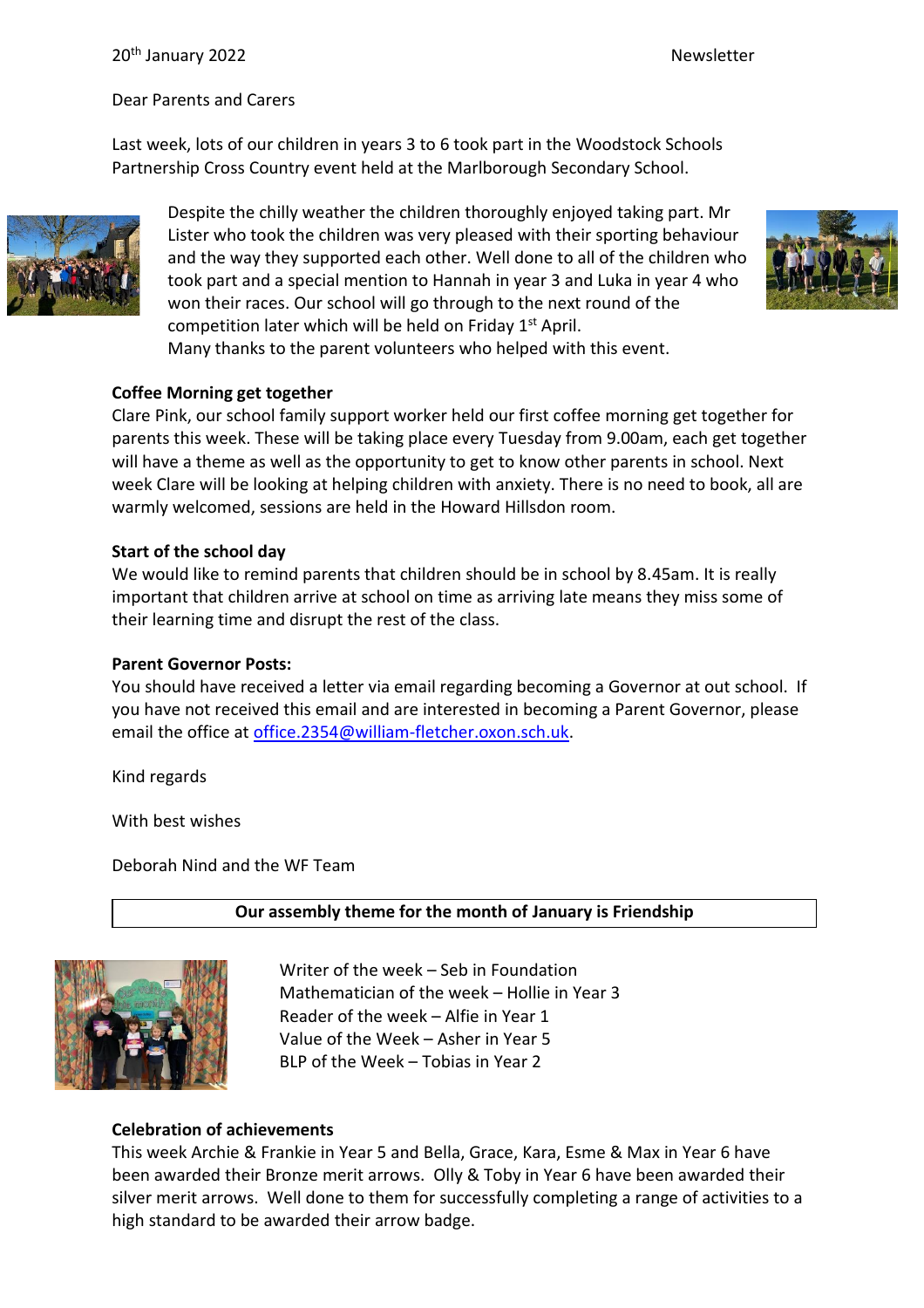Congratulations to the following children who have reached their 150 nights of reading at home: Zach in Sky Larks. Congratulations to the following children who have reached their 125 nights of reading at home: Maya in Kingfishers. Oscar in Nightingales. Alfie & Eva in Swallows. Nancy, Zeko & Amelia in Owls. Dora, Aashir & Betsy in Eagles. Leah-Kate & Grace in Sky Larks. Congratulations to the following children who have reached their 100 nights of reading at home: Esther in Kingfishers. Anna B & Ossian in Nightingales. Jamie, Luca, Pedro & William in Swallows. Georgia in Owls. Selina in Kestrels. Ethan C & Poppy in Red Kites. Congratulations to the following children who have reached their 75 nights of reading at home: Arthur in Swallows. Evia in Red Kites. Selina & Toby in Kestrels. Ellie-Mae in Eagles. Congratulations to the following children who have reached their 50 nights of reading at home: Gracie in Swallows. Joshua in Kestrels. Josh in Eagles.

### **Attendance**

School starts at 8:45am, can you please make sure your child is in class by 8:45am. **EVERY SCHOOL DAY COUNTS!**

There are only 190 statutory school days in one year and 175 days (weekends and school holidays) available to use for holidays. Parents should avoid taking their children out of school during term time in order to go on holiday.

| <b>Class</b>      | Attendance for 10.01.22 - 14.01.22 |
|-------------------|------------------------------------|
| Eagles            | 90.32%                             |
| Kestrel           | 89.00%                             |
| Kingfishers       | 97.50%                             |
| Nightingales      | 93.25%                             |
| Owls              | 89.60%                             |
| Peregrine Falcons | 98.93%                             |
| <b>Red Kites</b>  | 94.81%                             |
| Robins            | 95.79%                             |
| Sky Larks         | 94.09%                             |
| Swallows          | 94.44%                             |
| Wrens             | 98.32%                             |
| Total             | 93.80%                             |

# **ECO Committee**

The ECO Committee have conducted an environmental review of the school and have decided to focus on the three topics: Marine, Waste and Litter. They have created an action plan which they begin work on this term with ideas including reducing single-use plastics, promoting food waste recycling and creating a team to regularly litter pick around school and in the community.

# **Coffee Morning Get Together**

Drop-in sessions will be taking place every Tuesday from 9:00am in the Howard Hillsdon room. The topics for the upcoming sessions with Clare Pink will be as follows: -25th January: Keeping positive- managing anxiety

- -1st February: Helping your child with maths (FS and KS1)
- -8th February: Lunch box ideas
- -15th February: Reading with your child/phonics

# **Oxfordshire County Council Road Safety Questionnaire**

Oxfordshire County Council's Road Safety Team are constantly looking to improve the safety of child pedestrians and so are reviewing the advice and guidance we provide to parents and carers. To help us achieve this, we are evaluating the effectiveness of the Footsteps (Child Pedestrian safety advice for parents / carers) programme and would like parents and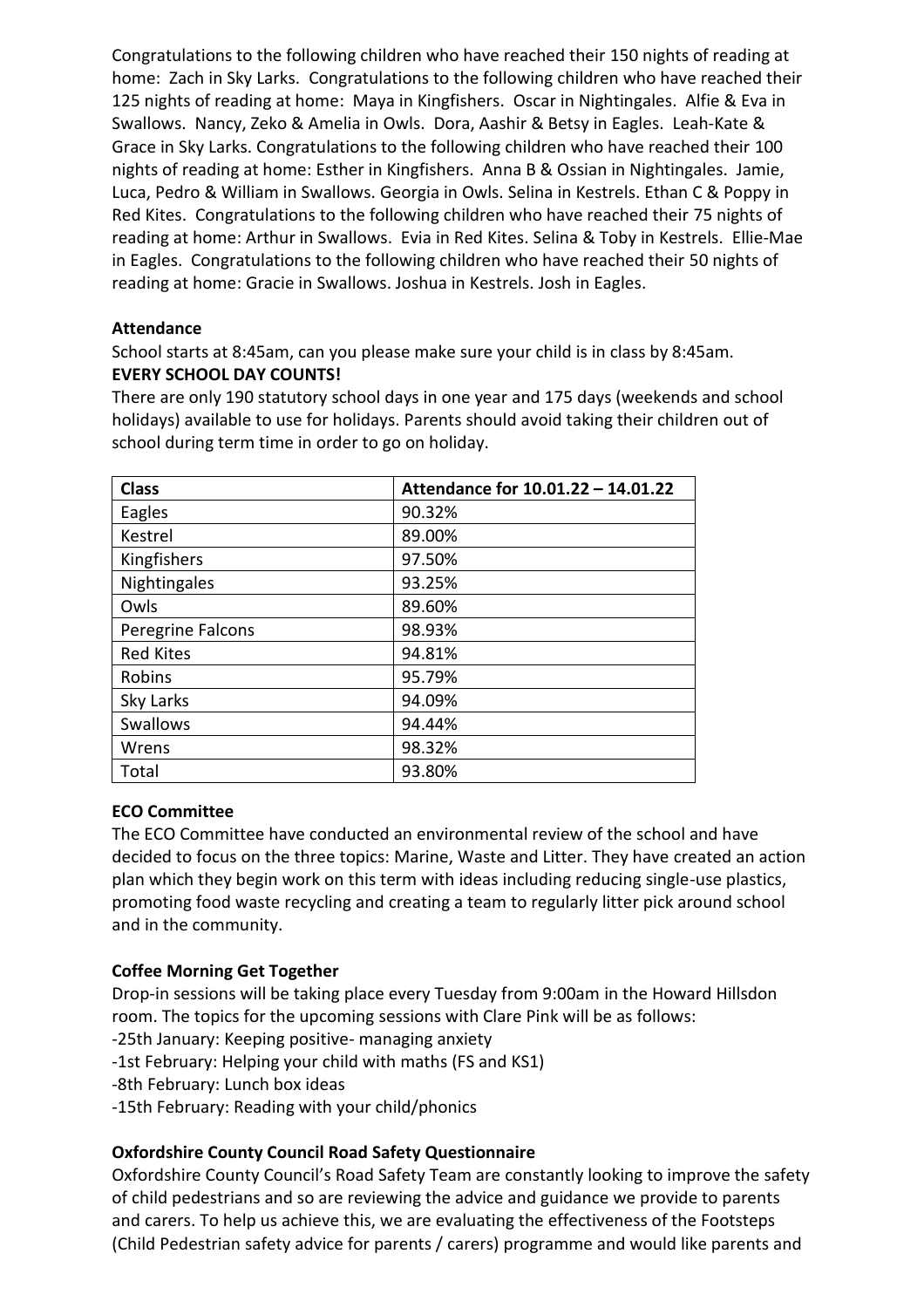carers to help by completing an online questionnaire. If you would like to keep your child safer on our roads, please visit Walking with children | 365Alive where you can download a copy of the Footsteps leaflet to provide you with guidance to support your child in becoming a safer and, eventually, an independent pedestrian. Once you have downloaded the Footsteps guide, the link to the survey can be found further down the page, please click on the link to complete the short questionnaire which will then help us to keep all children safer. Thank you. Oxfordshire Fire & Rescue Service Road Safety Team

### **News from the PTA**

The PTA has signed up for Your School Lottery, each ticket sold and supporters gained will raise extra funds for the school. A Forest staycation is currently up for grabs! With just 50 supporters a year the school is guaranteed £1,000! For more info please

visit [yourschoollottery.co.uk](http://yourschoollottery.co.uk/) and search for William Fletcher.

A provisional date of Friday 11th February has been booked in for the Uniform Exchange and sale. More info to follow!

If you have any school uniform (including coats and shoes) in good condition you'd like to donate please leave them in the Uniform Exchange bin in reception.

Also an exciting reminder that the Summer Fete is booked in for Friday 1st July.

### **Breakfast Club**

Breakfast club runs every day from 07:30 – 08:45 in the Howard Hillsdon building (old playgroup). The children enjoy a range of breakfast cereals, fruit juices, yoghurts and toast, followed by the opportunity to play indoor games. The cost is £5.00 per child. If you would like your children to take part in breakfast club, **please see the staff in the office to book prior to attendance.**

### **Step 2 Dance Lessons**

A local dance company Step 2 that comes into school has lots of lessons for all range of ages. Please see website below for further details: [Step 2 Dance Oxford Homepage](https://www.step2dance.co.uk/home) — STEP 2 DANCE

### **Yarnton Youth Netball**

Open to boys and girls in years 3, 4, 5 & 6 from William Fletcher School. Training is on Wednesdays at the school, after school until 4pm. Places are limited, and if you are interested in your child taking part please email [yarntonyouthnetball@gmail.com](mailto:yarntonyouthnetball@gmail.com) for more details. This year we will be asking all youngsters involved to become members of England Netball for a small one-off fee, so that we can run the session as part of Yarnton Netball Club.

### **Forthcoming Dates**

# **January 2022**

| 25.01.2022 | <b>Fencing Taster Session</b> |
|------------|-------------------------------|
| 26.01.2022 | <b>Fencing Taster Session</b> |

# **February 2022**

| 02.02.2022 | Planetarium Year 5 & 6             |
|------------|------------------------------------|
| 11.02.2022 | Learning Cards go home             |
| 14.02.2022 | Learning Cards returned            |
| 18.02.2022 | Term 3 ends                        |
| 28.02.2022 | Term 4 starts                      |
| 28.02.2022 | West Oxfordshire Hockey tournament |
|            |                                    |